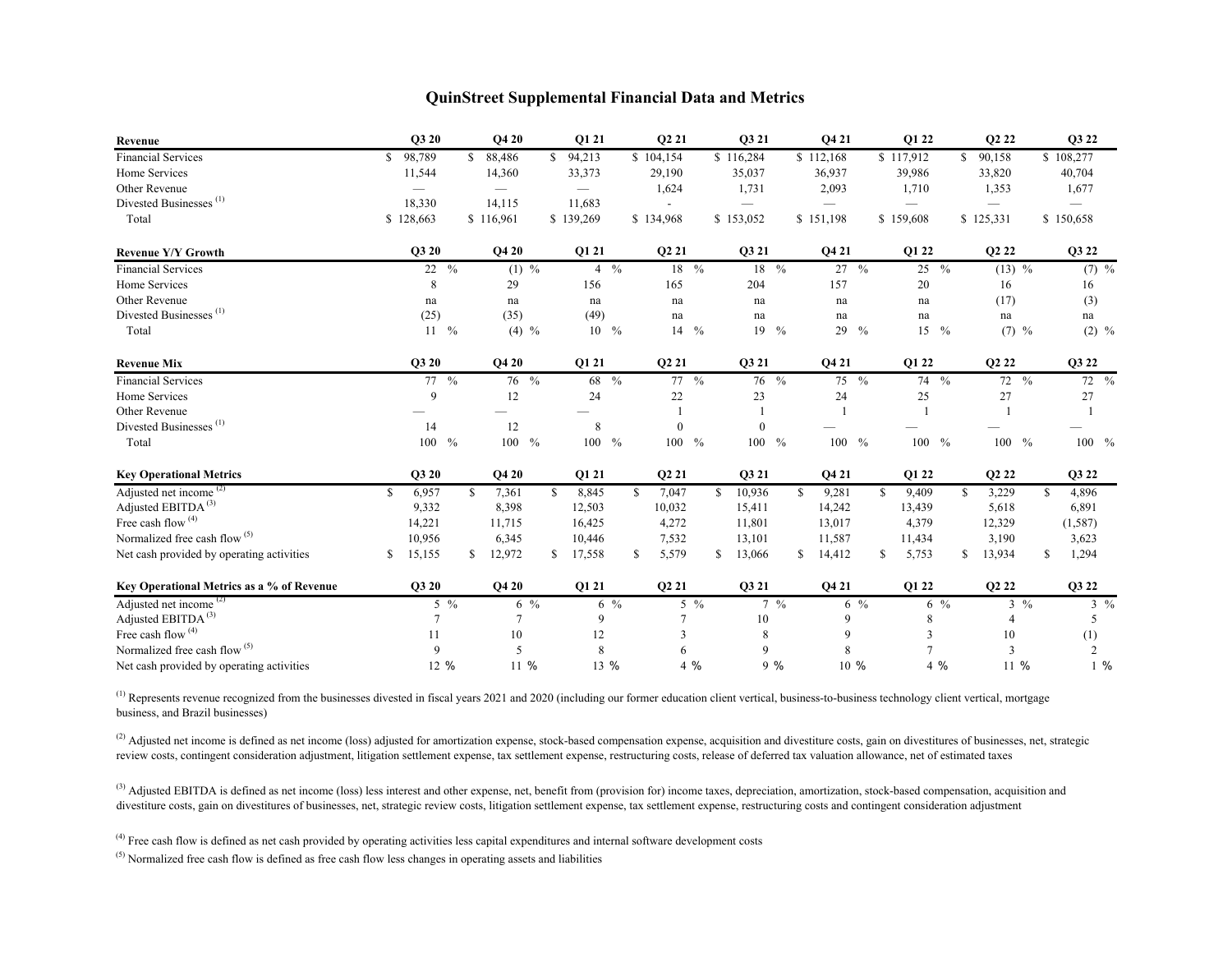## **QuinStreet Metric Reconciliation**

## **Reconciliation of Net Income (Loss) to**

| <b>Adjusted Net Income</b>                                                      |               | Q3 20     |               | Q4 20       |      | Q1 21                    |      | Q <sub>2</sub> 21        |               | Q3 21                         |              | Q4 21                    |      | Q1 22                    |              | Q2 22                         |      | Q3 22                    |
|---------------------------------------------------------------------------------|---------------|-----------|---------------|-------------|------|--------------------------|------|--------------------------|---------------|-------------------------------|--------------|--------------------------|------|--------------------------|--------------|-------------------------------|------|--------------------------|
| Net income (loss)                                                               | <sup>\$</sup> | 13,919    | <sup>\$</sup> | 1,502       | -S   | 14,681                   | - \$ | 466                      | $\mathbb{S}$  | 5,037                         | $\mathbb{S}$ | 3,371                    | - \$ | 3,093                    | \$           | (5,628)                       | - \$ | 2,230                    |
| Amortization of intangible assets                                               |               | 1,932     |               | 3,128       |      | 3,128                    |      | 2,929                    |               | 2,789                         |              | 3,024                    |      | 3,016                    |              | 2,937                         |      | 2,820                    |
| Stock-based compensation                                                        |               | 1,869     |               | 5,500       |      | 4,780                    |      | 5,555                    |               | 4,856                         |              | 4,442                    |      | 4,906                    |              | 5,573                         |      | 1,411                    |
| Acquisition and divestiture costs                                               |               | 40        |               | 634         |      | 276                      |      | 330                      |               | 160                           |              | 45                       |      | 362                      |              | 104                           |      | 51                       |
| Gain on divestitures of businesses, net                                         |               | (10, 819) |               | (2,759)     |      | (16,615)                 |      |                          |               |                               |              | $\overline{\phantom{a}}$ |      |                          |              |                               |      |                          |
| Strategic review costs                                                          |               | 63        |               | 68          |      |                          |      |                          |               |                               |              | $\overline{\phantom{0}}$ |      | --                       |              |                               |      | $\overline{\phantom{0}}$ |
| Contingent consideration adjustment                                             |               |           |               |             |      |                          |      |                          |               |                               |              |                          |      | $\overline{\phantom{0}}$ |              | 2,698                         |      |                          |
| Litigation settlement expense                                                   |               | 80        |               | 15          |      |                          |      |                          |               | $\overbrace{\phantom{12333}}$ |              | 231                      |      |                          |              |                               |      | $\overline{\phantom{0}}$ |
| Tax settlement expense                                                          |               |           |               |             |      |                          |      |                          |               |                               |              | 310                      |      | $\overline{\phantom{0}}$ |              | 516                           |      |                          |
| Restructuring costs                                                             |               | 418       |               | 3           |      | 391                      |      | 375                      |               | 267                           |              | 43                       |      | 33                       |              | 67                            |      | 122                      |
| Tax impact after non-GAAP items                                                 |               | (545)     |               | 387         |      | 2,204                    |      | (2,608)                  |               | (2,173)                       |              | (2, 185)                 |      | (2,001)                  |              | (3,038)                       |      | (1,738)                  |
| Adjusted net income                                                             | -S            | 6,957     | -S            | 7,361       | - \$ | 8,845                    | - \$ | 7,047                    | -S            | 10,936                        | - \$         | $9,281$ \$               |      | 9,409                    | \$           | 3,229                         | -S   | 4,896                    |
| Adjusted diluted net income per share                                           | <sup>\$</sup> | 0.13      | $\mathbb{S}$  | $0.14$ \$   |      | $0.16$ \$                |      | 0.13                     | - \$          | $0.20\  \  \,$ \$             |              | $0.17$ \$                |      | 0.17                     | $\mathbb{S}$ | $0.06$ \$                     |      | 0.09                     |
| Weighted average shares used in computing adjusted diluted net income per       |               | 53,439    |               | 53,301      |      | 54,269                   |      | 55,163                   |               | 55,623                        |              | 55,473                   |      | 55,789                   |              | 55,675                        |      | 55,536                   |
| <b>Reconciliation of Net Income (Loss) to</b>                                   |               |           |               |             |      |                          |      |                          |               |                               |              |                          |      |                          |              |                               |      |                          |
| <b>Adjusted EBITDA</b>                                                          |               | Q3 20     |               | Q4 20       |      | Q1 21                    |      | Q <sub>2</sub> 21        |               | Q3 21                         |              | Q4 21                    |      | Q1 22                    |              | Q2 22                         |      | Q3 22                    |
| Net income (loss)                                                               | <sup>\$</sup> | 13,919    | <sup>\$</sup> | 1,502       | - \$ | 14,681 \$                |      | 466                      | <sup>\$</sup> | 5,037                         | - \$         | 3,371 \$                 |      | 3,093                    | - \$         | $(5,628)$ \$                  |      | 2,230                    |
| Interest and other expense, net                                                 |               | 462       |               | 106         |      | 243                      |      | 261                      |               | 324                           |              | 384                      |      | 269                      |              | 265                           |      | 225                      |
| Provision for (benefit from) income taxes                                       |               | 449       |               | 370         |      | 4,614                    |      | (958)                    |               | 893                           |              | 1,225                    |      | 576                      |              | (2,190)                       |      | (1, 395)                 |
| Depreciation and amortization                                                   |               | 2,851     |               | 2,959       |      | 4,133                    |      | 4,003                    |               | 3,874                         |              | 4,191                    |      | 4,200                    |              | 4,213                         |      | 4,247                    |
| Stock-based compensation                                                        |               | 1,869     |               | 5,500       |      | 4,780                    |      | 5,555                    |               | 4,856                         |              | 4,442                    |      | 4,906                    |              | 5,573                         |      | 1,411                    |
| Acquisition and divestiture costs                                               |               | 40        |               | 634         |      | 276                      |      | 330                      |               | 160                           |              | 45                       |      | 362                      |              | 104                           |      | 51                       |
| Gain on divestitures of businesses, net                                         |               | (10, 819) |               | (2,759)     |      | (16,615)                 |      | $\overline{\phantom{0}}$ |               |                               |              |                          |      | $\overline{\phantom{0}}$ |              |                               |      |                          |
| Strategic review costs                                                          |               | 63        |               | 68          |      | $\overline{\phantom{0}}$ |      |                          |               |                               |              | $\overline{\phantom{0}}$ |      |                          |              |                               |      |                          |
| Litigation settlement expense                                                   |               | 80        |               | 15          |      |                          |      |                          |               |                               |              | 231                      |      |                          |              |                               |      |                          |
| Tax settlement expense                                                          |               |           |               |             |      | $\overline{\phantom{0}}$ |      | $\overline{\phantom{0}}$ |               |                               |              | 310                      |      |                          |              | 516                           |      |                          |
| Restructuring costs                                                             |               | 418       |               | 3           |      | 391                      |      | 375                      |               | 267                           |              | 43                       |      | 33                       |              | 67                            |      | 122                      |
| Contingent consideration adjustment                                             |               |           |               |             |      |                          |      |                          |               |                               |              |                          |      | $\overline{\phantom{0}}$ |              | 2,698                         |      |                          |
| <b>Adjusted EBITDA</b>                                                          | \$            | 9,332     | \$            | 8,398       | -S   | 12,503                   | - \$ | 10,032                   | - \$          | 15,411                        | -S           | 14,242                   | - \$ | 13,439                   | -\$          | 5,618 \$                      |      | 6,891                    |
| <b>Reconciliation of Net Cash Provided By Operating Activities to Free Cash</b> |               |           |               |             |      |                          |      |                          |               |                               |              |                          |      |                          |              |                               |      |                          |
| <b>Flow</b>                                                                     |               | Q3 20     |               | Q4 20       |      | Q1 21                    |      | Q <sub>2</sub> 21        |               | Q3 21                         |              | Q4 21                    |      | Q1 22                    |              | Q2 22                         |      | Q3 22                    |
| Net cash provided by operating activities                                       | $\mathbb{S}$  | 15,155    | $\mathbf{s}$  | 12,972 \$   |      | 17,558 \$                |      | 5,579                    | $\mathbb{S}$  | 13,066 \$                     |              | 14,412 \$                |      | 5,753                    | $\mathbb{S}$ | 13,934 \$                     |      | 1,294                    |
| Capital expenditures                                                            |               | (373)     |               | (641)       |      | (437)                    |      | (604)                    |               | (326)                         |              | (602)                    |      | (409)                    |              | (311)                         |      | (1,656)                  |
| Internal software development costs                                             |               | (561)     |               | (616)       |      | (696)                    |      | (703)                    |               | (939)                         |              | (793)                    |      | (965)                    |              | (1,294)                       |      | (1,225)                  |
| Free cash flow                                                                  | <sup>\$</sup> | 14,221    | <sup>\$</sup> | $11,715$ \$ |      | $16,425$ \$              |      | 4,272                    | - \$          | 11,801 \$                     |              | $13,017$ \$              |      | 4,379                    | - \$         | 12,329 \$                     |      | (1, 587)                 |
| <b>Reconciliation of Free Cash Flow to Normalized Free Cash Flow</b>            |               | Q3 20     |               | Q4 20       |      | Q1 21                    |      | Q <sub>2</sub> 21        |               | Q3 21                         |              | Q4 21                    |      | Q1 22                    |              | Q <sub>2</sub> 2 <sub>2</sub> |      | Q3 22                    |
| Free cash flow                                                                  | <sup>\$</sup> |           |               |             |      |                          |      |                          |               |                               |              |                          |      |                          |              |                               |      |                          |
| Changes in operating assets and liabilities                                     |               | 14,221    | -S            | $11,715$ \$ |      | $16,425$ \$              |      | $4,272$ \$               |               | 11,801 \$                     |              | 13,017 \$                |      | 4,379 \$                 |              | 12,329 \$                     |      | (1, 587)                 |
|                                                                                 |               | (3,265)   |               | (5,370)     |      | (5,979)                  |      | 3,260                    |               | 1,300                         |              | (1, 430)                 |      | 7,055                    |              | (9,139)                       |      | 5,210                    |
| Normalized free cash flow                                                       | <sup>\$</sup> | 10,956    | -S            | 6,345       | -S   | 10,446                   | - \$ | 7,532                    | -S            | 13,101                        | -S           | 11,587                   | - \$ | 11,434                   | -S           | 3,190                         | -S   | 3,623                    |